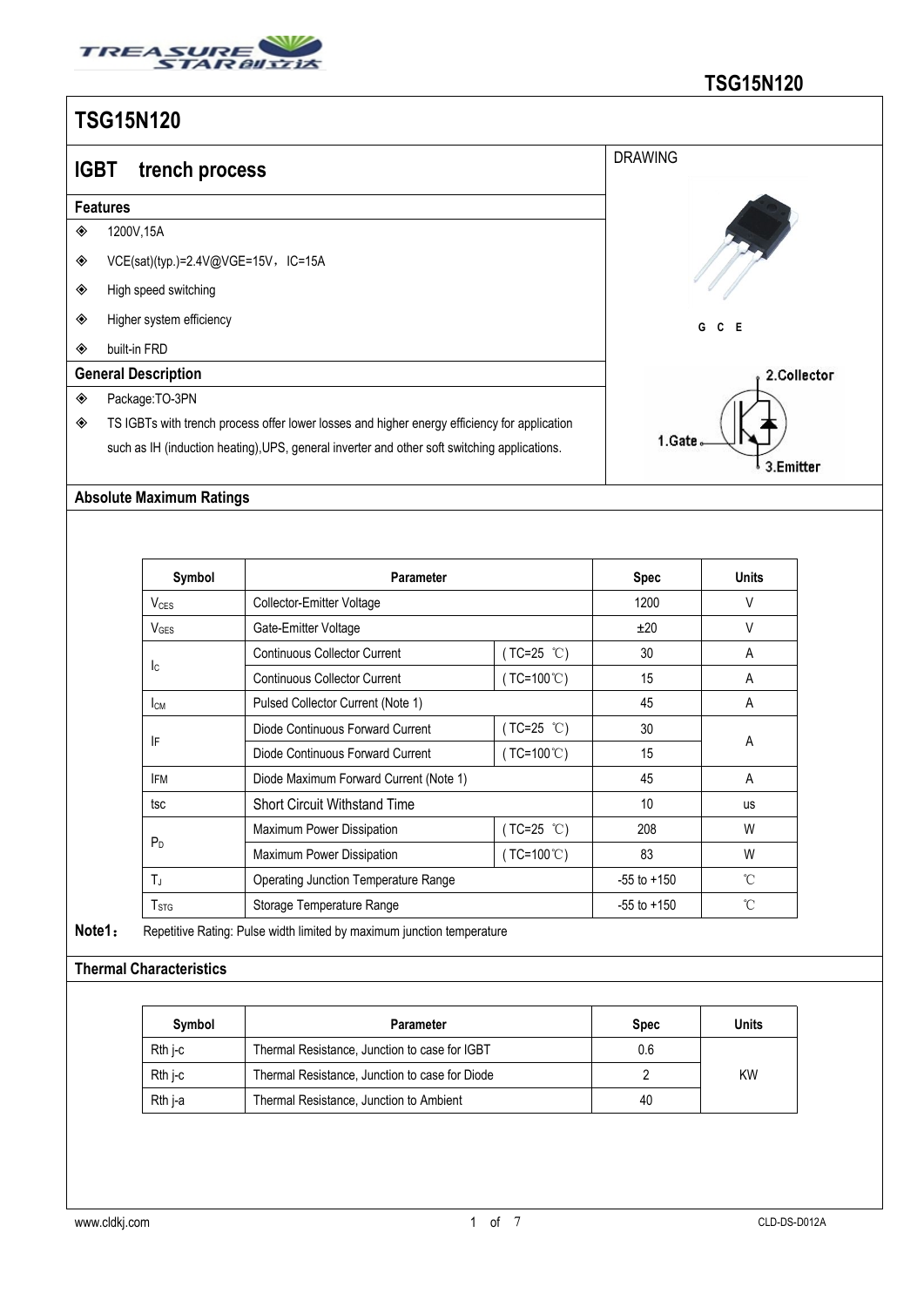

### **Electrical Characteristics** (TC=25℃ unless otherwise noted )

| Symbol                             | Parameter                                     | <b>Test Conditions</b>                                      | Min                | <b>Typ</b> | <b>Max</b> | <b>Units</b> |            |  |
|------------------------------------|-----------------------------------------------|-------------------------------------------------------------|--------------------|------------|------------|--------------|------------|--|
| <b>Static characteristics</b>      |                                               |                                                             |                    |            |            |              |            |  |
| <b>BV<sub>CES</sub></b>            | Collector-Emitter Breakdown Voltage           | VGE= 0V, IC= 250uA                                          |                    | 1200       |            |              | V          |  |
|                                    | Tj=25 $°C$<br>VCE= 1200V, VGE=                |                                                             |                    |            | 0.1        |              |            |  |
| lc <sub>ES</sub>                   | Collector-Emitter Leakage Current             | 0V                                                          | Tj=150 $°C$        |            |            | 2.0          | mA         |  |
| Gate Leakage Current, Forward      |                                               | VGE=20V, VCE= 0V                                            |                    |            |            | 100          | nA         |  |
| <b>I</b> GES                       | Gate Leakage Current, Reverse                 | $VGE = -20V$ , $VCE = 0V$                                   |                    |            |            | $-100$       | nA         |  |
| VGE(th)                            | Gate Threshold Voltage                        | VGE= VCE, IC= 250uA                                         |                    | 5.0        | 5.8        | 6.5          | V          |  |
| VCE(sat)                           |                                               | <b>VGE=15V,</b>                                             | Tj=25 $°C$         |            | 2.4        | 2.7          | V          |  |
|                                    | <b>Collector-Emitter Saturation Voltage</b>   | $IC = 15A$                                                  | Tj=150 °C          |            | 2.85       |              |            |  |
| Diode Forward Voltage<br><b>VF</b> |                                               |                                                             | Tj=25 $^{\circ}$ C |            | 1.2        |              |            |  |
|                                    | VGE= 0V, IF=15A                               | Tj=150 °C                                                   |                    | 1.15       |            | V            |            |  |
| $g_{FS}$                           | transconductance                              | VCE= 20V, IC= 15A                                           |                    |            | 4.5        |              | S          |  |
|                                    | <b>Dynamic characteristics</b>                |                                                             |                    |            |            |              |            |  |
| Ciss                               | Input Capacitance                             | VCE=25V                                                     |                    | 1678       |            |              |            |  |
| Coss                               | Output Capacitance                            | VGE=0V<br>$f = 1$ MHz                                       |                    |            | 57         |              | pF         |  |
| Crss                               | Reverse Transfer Capacitance                  |                                                             |                    |            | 27         |              |            |  |
|                                    | Gate Charge                                   | Vcc=900V, IC=15A, VGE=15V                                   |                    |            | 64         |              | nc         |  |
|                                    | IGBT switching characteristic(Inductive Load) |                                                             |                    |            |            |              |            |  |
| $t d($ on $)$                      | Turn-on Delay Time                            | Vcc=600V<br>$IC=15A$<br><b>VGE=15V/0V</b><br>$RG=15 \Omega$ |                    |            | 23         |              | ns         |  |
|                                    | Turn-on Rise Time                             |                                                             |                    |            | 41         |              |            |  |
| t d(off)                           | Turn-off Delay Time                           |                                                             |                    |            | 95         |              |            |  |
|                                    | Turn-off Fall Time                            |                                                             |                    |            | 103        |              |            |  |
| Eon                                | Turn-on Switching Loss                        | $L_{Load} = 500 \mu H$                                      |                    |            | 0.75       |              |            |  |
| Eoff                               | Turn-off Switching Loss                       | TC=25 °C                                                    |                    |            | 0.38       |              | mJ         |  |
|                                    | <b>Total Switching Loss</b>                   |                                                             |                    |            | 1.12       |              |            |  |
| $t d($ on $)$                      | Turn-on Delay Time                            |                                                             | $Vcc = 600V$       |            | $18$       |              |            |  |
|                                    | Turn-on Rise Time                             |                                                             |                    |            | 25         |              |            |  |
| t d(off)                           | Turn-off Delay Time                           | <b>VGE=15V/0V</b>                                           |                    |            | 123        |              | ns         |  |
|                                    | Turn-off Fall Time                            | $RG=15 \Omega$                                              | $IC=15A$           |            | 238        |              |            |  |
| Eon                                | Turn-on Switching Loss                        | $L_{Load} = 500 \mu H$                                      |                    |            | 0.73       |              |            |  |
| Eoff                               | Turn-off Switching Loss                       | TC=150 °C                                                   |                    |            | 0.77       |              | ${\sf mJ}$ |  |
| Ets                                | <b>Total Switching Loss</b>                   |                                                             |                    |            | 1.50       |              |            |  |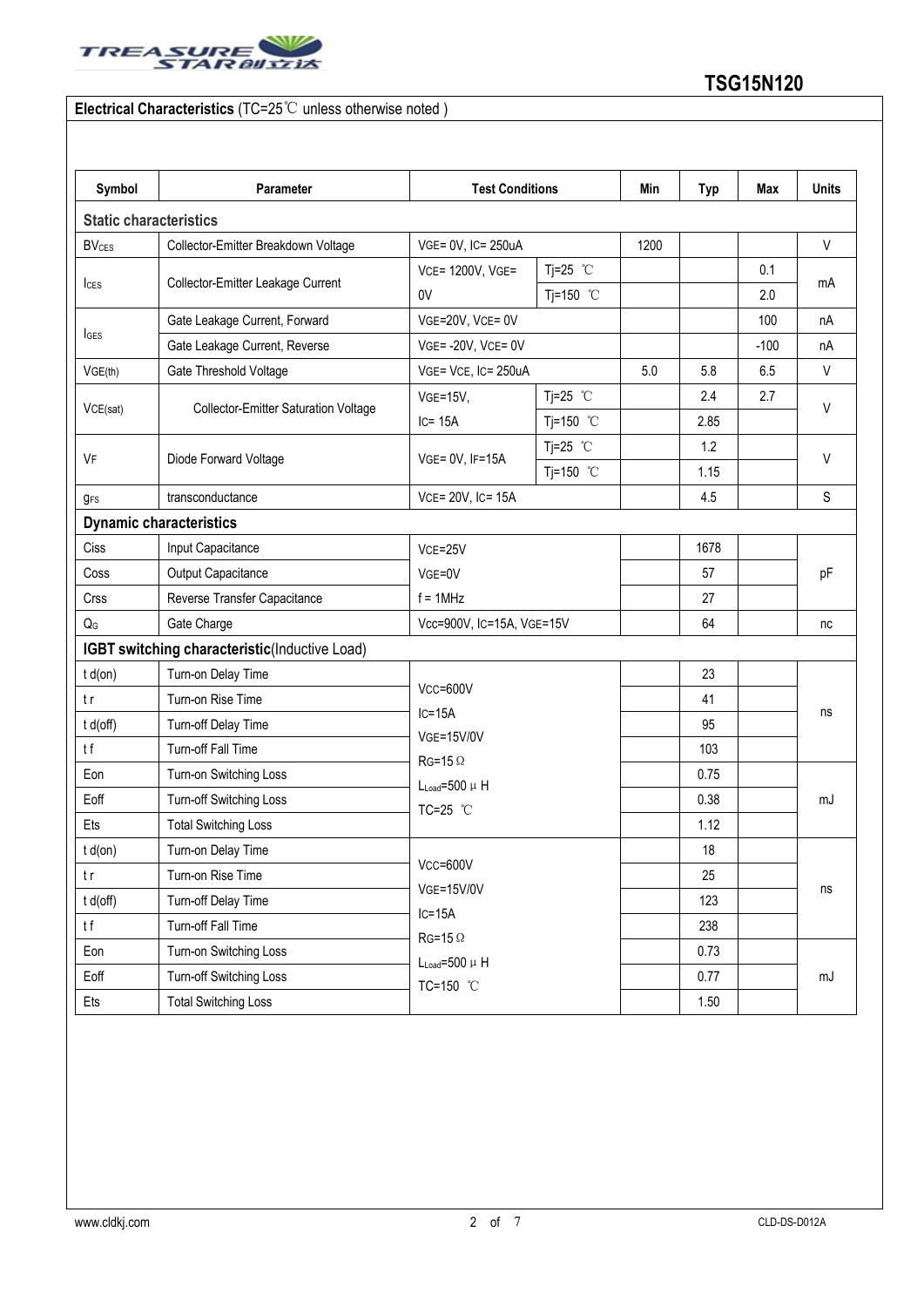

#### **Typical Characteristics**

#### 50  $\overline{\mathbf{u}}$  $T_c = 80^{\circ}C$  $l_c$ , COLLECTOR CURRENT (A) 40 30  $=110^{\circ}C$ 20 T, 10  $\mathbf{0}$  $\overline{10}$  $\frac{1}{100}$ 1 f, SWITCHING FREQUENCY (kHz)

Figure 1. Collector current as a function of switching frequency  $(T<sub>j</sub> \le 150^{\circ} \text{C}, D = 0.5, V<sub>CE</sub> = 600 \text{V},$ 

 $V_{GE} = 0/+15V, R_G = 15\Omega$ 



Figure 2. Maximum power dissipation as a function of case temperature  $(T_i \leq 150^{\circ}C)$ 



Figure 3. Maximum collector current as a function of case temperature  $(V_{GE} \ge 15V, T_j \le 150^{\circ}C)$ 



Figure 4. Typical transfer characteristic  $(V_{CE} = 15V)$ 

## **TSG15N120**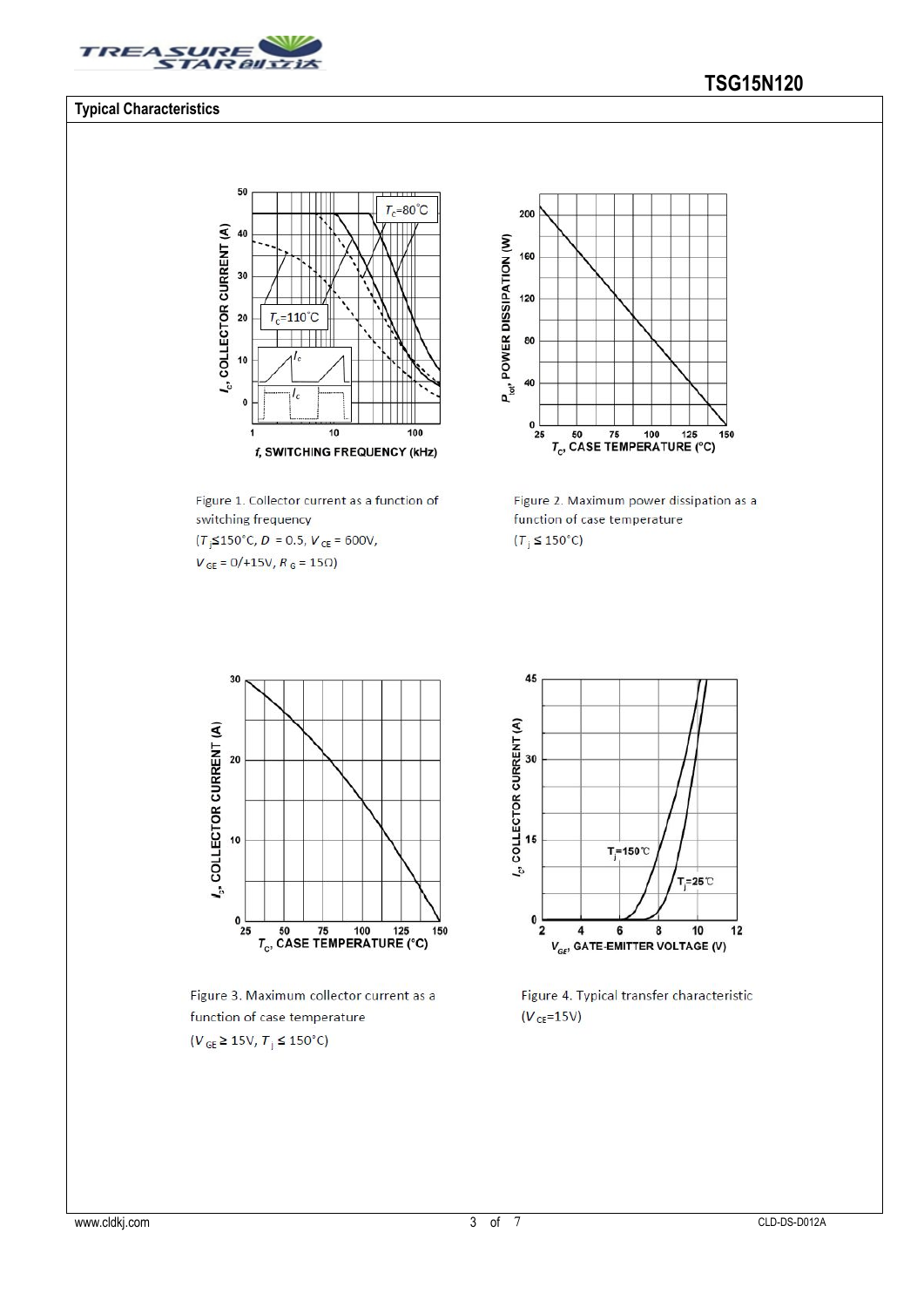



Figure 5. Typical output characteristic  $(T_j = 25^{\circ}C)$ 



Figure 6. Typical output characteristic  $(T_j = 150^{\circ}C)$ 



Figure 7. Typical switching times as a function of collector current (inductive load,  $T_j = 150^{\circ}$ C,  $V_{CE} = 600V$ ,  $V_{\rm GE}$ =0/15V,  $R_{\rm G}$ =15 $\Omega$ , Dynamic test circuit in Figure D)



Figure 8. Typical switching times as a function of gate resistor (inductive load,  $T_j = 150^{\circ}$ C,  $V_{CE} = 600V$ ,  $V_{\text{GE}}$ =0/15V,  $I_{\text{C}}$ =15A, Dynamic test circuit in Figure D)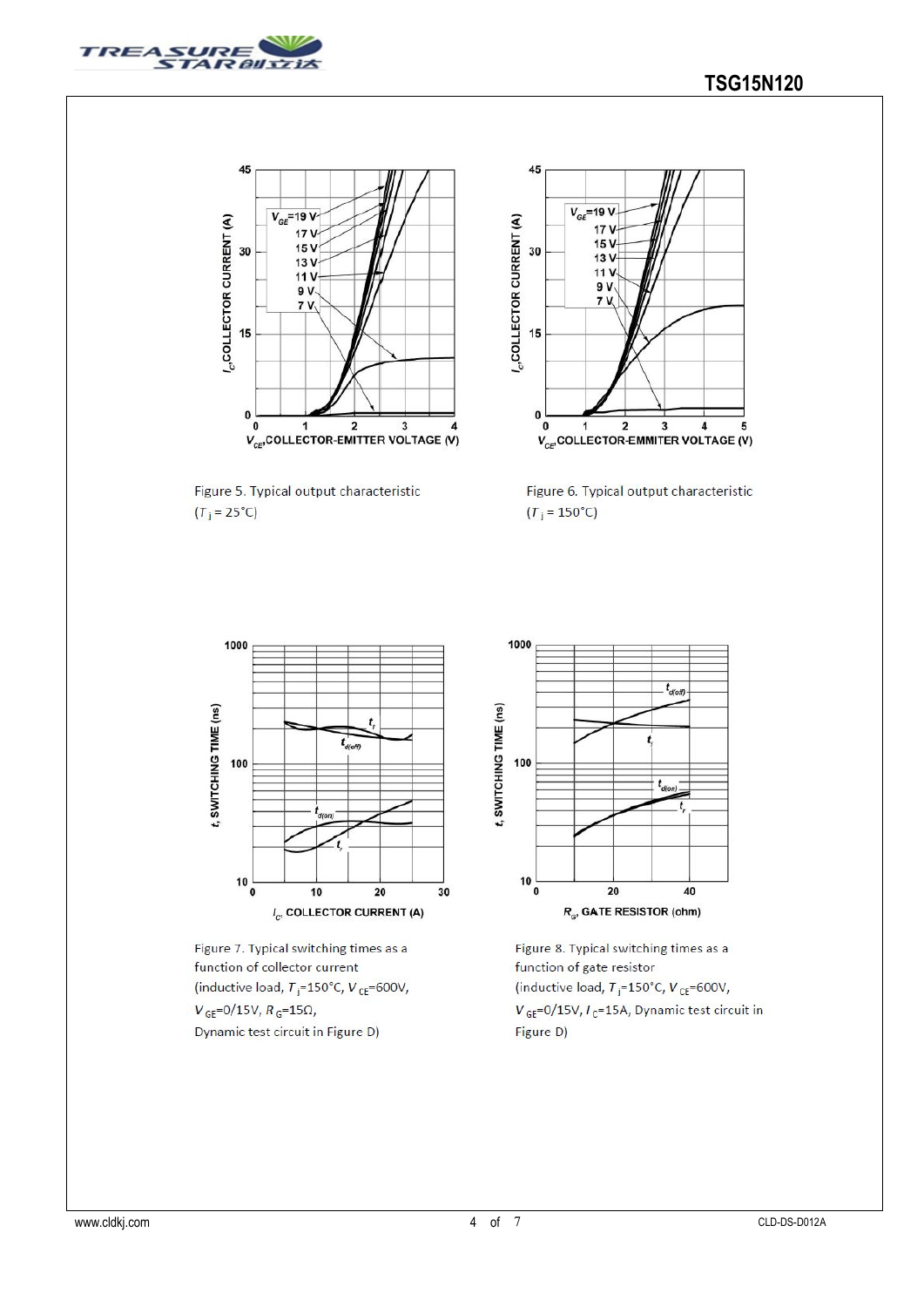



Figure 9. Typical switching energy losses as a function of collector current (inductive load,  $T_j = 150^{\circ}$ C,  $V_{CE} = 600V$ ,  $V_{GE} = 0/15V, R_G = 15\Omega,$ 

Dynamic test circuit in Figure D)



Figure 10. Typical switching energy losses as a function of gate resistor (inductive load,  $T_i = 150^{\circ}$ C,  $V_{CE} = 600V$ ,  $V_{GE} = 0/15V, I_C = 15A,$ Dynamic test circuit in Figure D)



Figure 11. Typical capacitance as a function of collector-emitter voltage  $(V_{GE}=0V, f = 1 MHz)$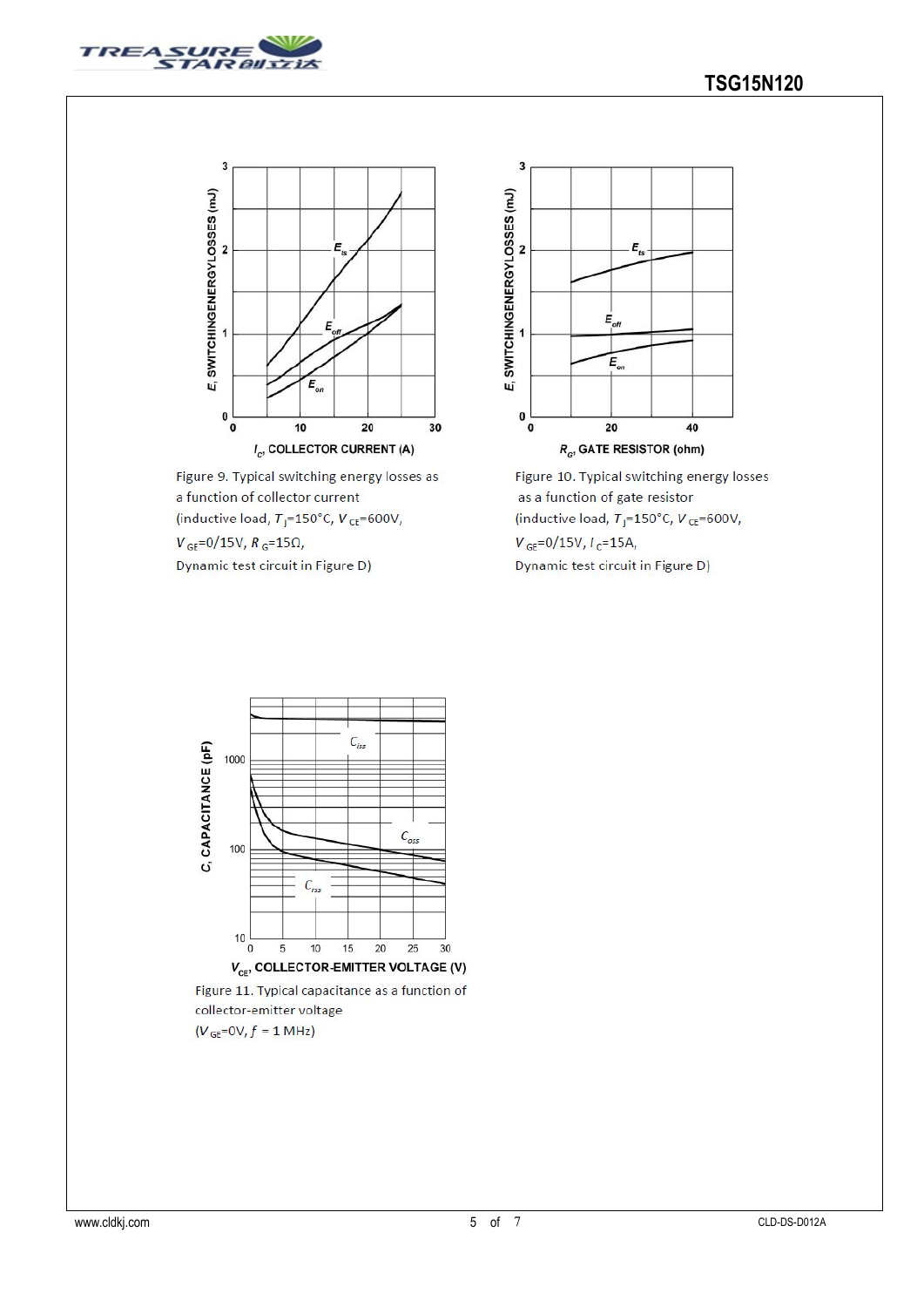

#### **Test circuits and waveforms**







#### Figure B. Definition of switching losses



Figure C. Definition of diodes switching characteristics



Figure D. Dynamic test circuit